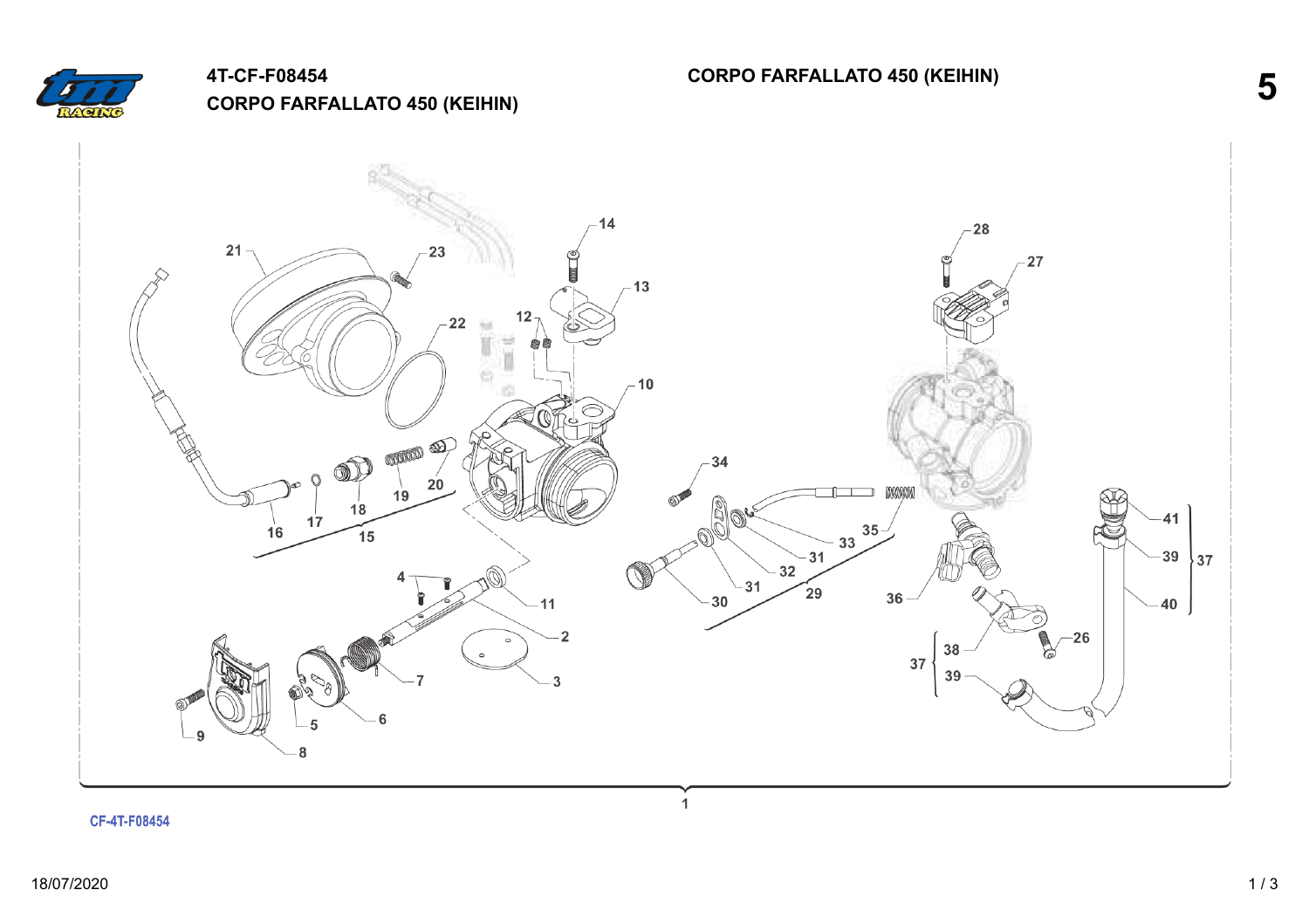

## **4T-CF-F08454**

**CORPO FARFALLATO 450 (KEIHIN)**

| Pos.           | Codice | Q.tà           | <b>Note</b> | <b>Descrizione</b>                             | <b>Description</b>                   |
|----------------|--------|----------------|-------------|------------------------------------------------|--------------------------------------|
| $\mathbf{1}$   | F08454 | $\mathbf{1}$   |             | CORPO FARFALLATO CPL 450 EN/MX/SMR MY20 KEIHIN |                                      |
| $\overline{2}$ | F08055 | $\mathbf{1}$   |             | ALBERINO COMANDO GAS I.E.                      | SHAFT THROTTLE BODY                  |
| 3              | F08080 | $\mathbf{1}$   |             | <b>FARFALLA D.44</b>                           | THROTTLE VALVE D.44                  |
| $\overline{4}$ | 49728  | $\overline{2}$ |             | VITE TBCIX 4X6                                 | <b>BOLT</b>                          |
| 5              | 49701  | $\overline{2}$ |             | DADO M 5 FLANGIATO VALV.                       | NUT 5mm, FLANGED VALV.               |
| 6              | F08088 | $\mathbf{1}$   |             | PULEGGIA COMANDO GAS 250Fi                     | PULLEY SHAFT THROTTLE VALVE 250FI FS |
| $\overline{7}$ | F08078 | $\mathbf{1}$   |             | MOLLA R.COM.GAS CORPO FARF 1.5                 | SPRING SHAFT THROTTLE VALVE 1,5      |
| 8              | F08051 | $\mathbf{1}$   |             | COP. CORPO FARFALLATO 44-47                    | COVER THROTTLE BODY ASSY 44-47       |
| 9              | 49596  | $\mathbf{1}$   |             | VITE TCEI 4X20                                 | <b>BOLT</b>                          |
| 10             | F08440 | $\mathbf{1}$   |             | CORPO FARFALLATO NUDO 450 MX-END INJ. KEIHIN   |                                      |
| 11             | F04368 | $\mathbf{1}$   |             | PARAOLIO 10X14X3                               | OIL SEAL 10 X 14 X 3                 |
| 13             | F08072 | 3              |             | <b>PRESSURE SENSOR</b>                         | SENSOR, PREASSURE                    |
| 14             | 49754  | $\mathbf{1}$   |             | VITE TBCIX 5X20                                | <b>SCREW TBCIX 5X20</b>              |
| 15             | F64327 | $\mathbf{1}$   |             | CAVO COM.STARTER X C.FARF.CPL                  | STARTER CABLE X THROTTLE BODY        |
| 16             | F64326 | $\mathbf{1}$   |             | CAVO COMANDO STARTER X C.FARF.                 | CABLE, HOT STARTER T/BODY Fi         |
| 17             | 12060  | $\mathbf 1$    |             | O RING CAPICORDA CAVO FRIZIONE                 | O RING CLUTCH CABLE                  |
| 18             | F08090 | $\mathbf{1}$   |             | <b>CORPO COMANDO STARTER</b>                   |                                      |
| 19             | F16451 | $\mathbf{1}$   |             | MOLLA COMANDI FLESS.CORP.FARF.                 | SPRING ADJUSTING STARTER T.B.        |
| 20             | F08089 | $\mathbf{1}$   |             | PISTONE COMANDO STARTER                        | PISTON COLD STARTER THRO. BODY       |
| 21             | F08237 | $\mathbf{1}$   |             | TROMBETTA PER CORPO F. F08241                  |                                      |
| 22             | 12005  | $\mathbf{1}$   |             | O RING TESTA 85cc PICC. 91/->                  | O-RING, 56,08 X 1,87                 |
| 23             | 49929  | $\overline{2}$ |             | VITE TBCE 5X18                                 | <b>BOLT</b>                          |
| 27             | F08052 | $\mathbf{1}$   |             | POTENZIOMETRO HELLA 008476-111                 | POTENTIOMETER HELLA                  |
| 28             | 49928  | $\overline{2}$ |             | VITE TBCIX 4X25                                | <b>BOLT</b>                          |
| 29             | F64331 | $\mathbf{1}$   |             | CORDA REGISTRO R.MIN.250FI CPL                 | CABLE IDLE ADJUSTMENT 250Fi          |
| 30             | F64328 | $\overline{2}$ |             | CORDA REGISTRO R.MIN.X C.FARF.                 | CABLE ADJUSTING IDLE SPEED TB        |
| 31             | F64330 | $\mathbf{1}$   |             | BOCCOLA SUPP.REG.MIN.CORP.FARF                 |                                      |
| 32             | F64329 | $\mathbf{1}$   |             | PIASTR.SUPP.REG.MIN.CORP.FARF.                 |                                      |